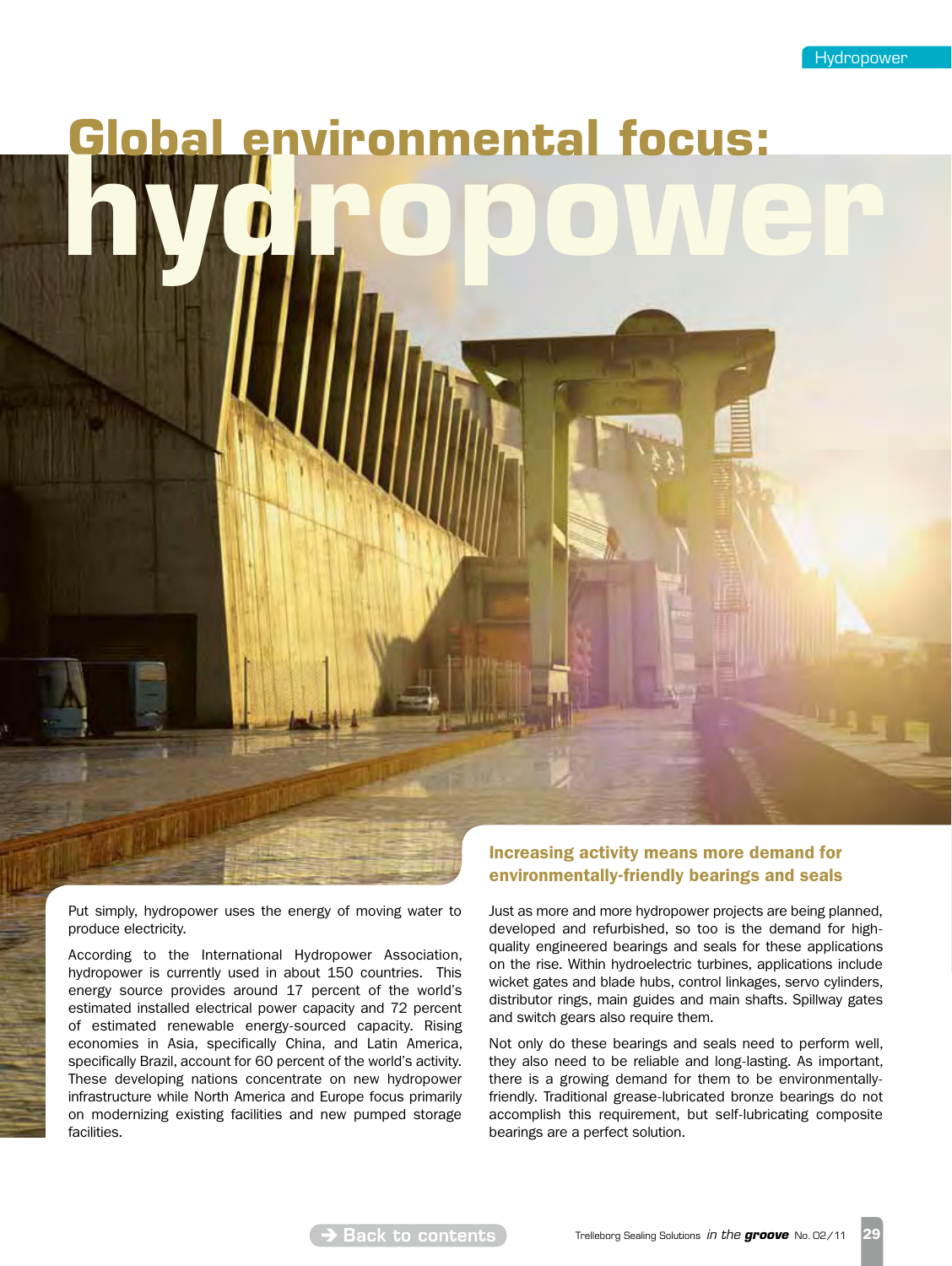Specific examples of sealing and bearing solutions in applications within a hydropower station.

### Switch gear

Shatter-proof silicone insulators ensure safety while maintaining high voltage.

Check out the Trelleborg Sealing Solutions hydropower film, available in English, Spanish and Portuguese! Go to

www.tss.trelleborg.com/films

 $\bigoplus$ 

 $\bigoplus$ 



# Distributor ring

Orkot® wear pads on the distributor ring guarantee low friction.

## Wicket gate guide vane

Orkot<sup>®</sup> TXMM bearing and spring-energized Turcon<sup>®</sup> Variseal on the intermediate and lower assembly of the wicket gate guide prevent suspended solids in the water from damaging the wicket gate stems and bearings.

# Runner blade hub

Orkot® TXMM bearings allow for high load capabilities while custom-designed hub seals prevent ingress of water into the hub, at the same time as preventing oil from leaking out of the hub into the environment.